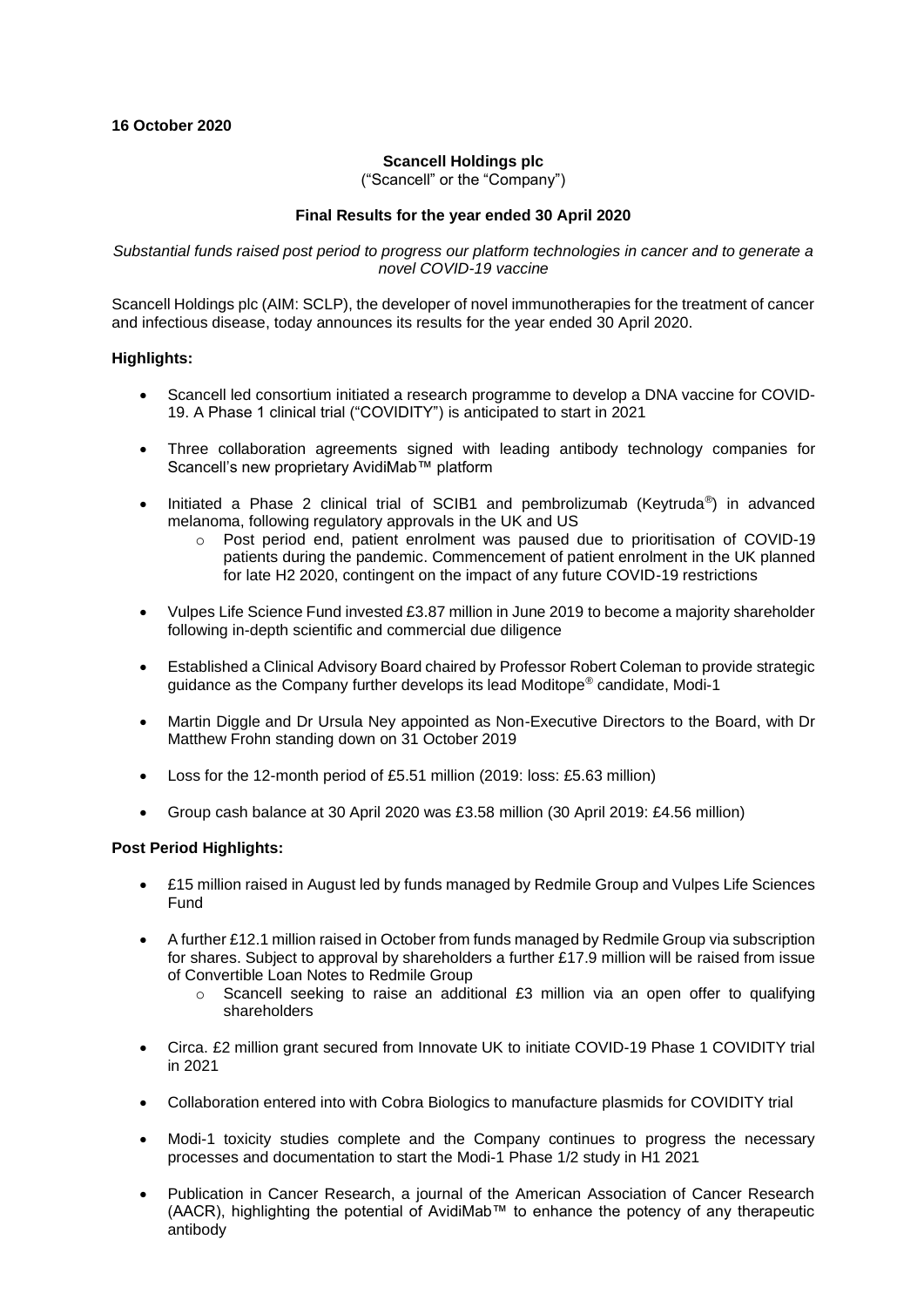- Publication in the Journal for ImmunoTherapy of Cancer highlighting the potential of Modi-1 for hard to treat cancers
- Continued to bolster IP portfolio by filing new patents for ImmunoBody® and Moditope®
- Susan Clement Davies appointed as a Non-Executive Director, taking over from Dr Alan Lewis who is standing down from the Board due to health reasons

## **Cliff Holloway, Chief Executive Officer, Scancell, commented:**

*"The COVID-19 pandemic has been a challenging time for many, and in order to use our expertise and resources to help in the global response, we initiated a research programme to develop a DNA vaccine for COVID-19, in collaboration with a consortium of scientists at the University of Nottingham and Nottingham Trent University. The vaccine aims to induce both durable T cell responses and virus neutralising antibodies, which we believe will give a more potent and long-lasting response than other vaccines in development, ultimately leading to better protection.*

*"Our shareholders have continued to support and show great interest in the Company, demonstrated by the significant funds raised post period end. In August, we completed a fundraising for £15 million and in October we announced a capital raise for up to £33 million. This additional balance sheet strength will allow us to extend the utility of our Moditope®, ImmunoBody® and AvidiMab™/TaG platforms to accelerate and broaden our development pipeline in a number of cancer settings, as well as supplement the non-dilutive funding from Innovate UK for the development of our COVID-19 vaccine, which is due to enter Phase 1 in 2021."*

A full copy of the announcement can be found on the Scancell website: www.scancell.co.uk

This announcement contains inside information for the purposes of Article 7 of Regulation (EU) 596/2014 (MAR).

| For further information, please contact:      |                      |
|-----------------------------------------------|----------------------|
| <b>Scancell Holdings plc</b>                  |                      |
| Dr John Chiplin, Executive Chairman           | +44 (0) 20 3727 1000 |
| Dr Cliff Holloway, CEO                        |                      |
|                                               |                      |
| <b>Panmure Gordon (UK) Limited</b>            |                      |
| Freddy Crossley/Emma Earl (Corporate Finance) | +44 (0) 20 7886 2500 |
| Rupert Dearden (Corporate Broking)            |                      |
|                                               |                      |
| <b>FTI Consulting</b>                         |                      |

Simon Conway/Natalie Garland-Collins +44 (0) 20 3727 1000

## **About Scancell**

Scancell is developing novel immunotherapies for the treatment of cancer based on its technology platforms, ImmunoBody<sup>®</sup>, Moditope<sup>®</sup> and AvidiMab<sup>™</sup>, with four products in multiple cancer indications and development of a vaccine for COVID-19.

ImmunoBody® vaccines target dendritic cells and stimulate both CD4 and CD8 T cells with the ability to identify, target and eliminate cancer cells. These cancer vaccines have the potential to be used as monotherapy or in combination with checkpoint inhibitors and other agents. The Directors believe that this platform has the potential to enhance tumour destruction, prevent disease recurrence and extend survival.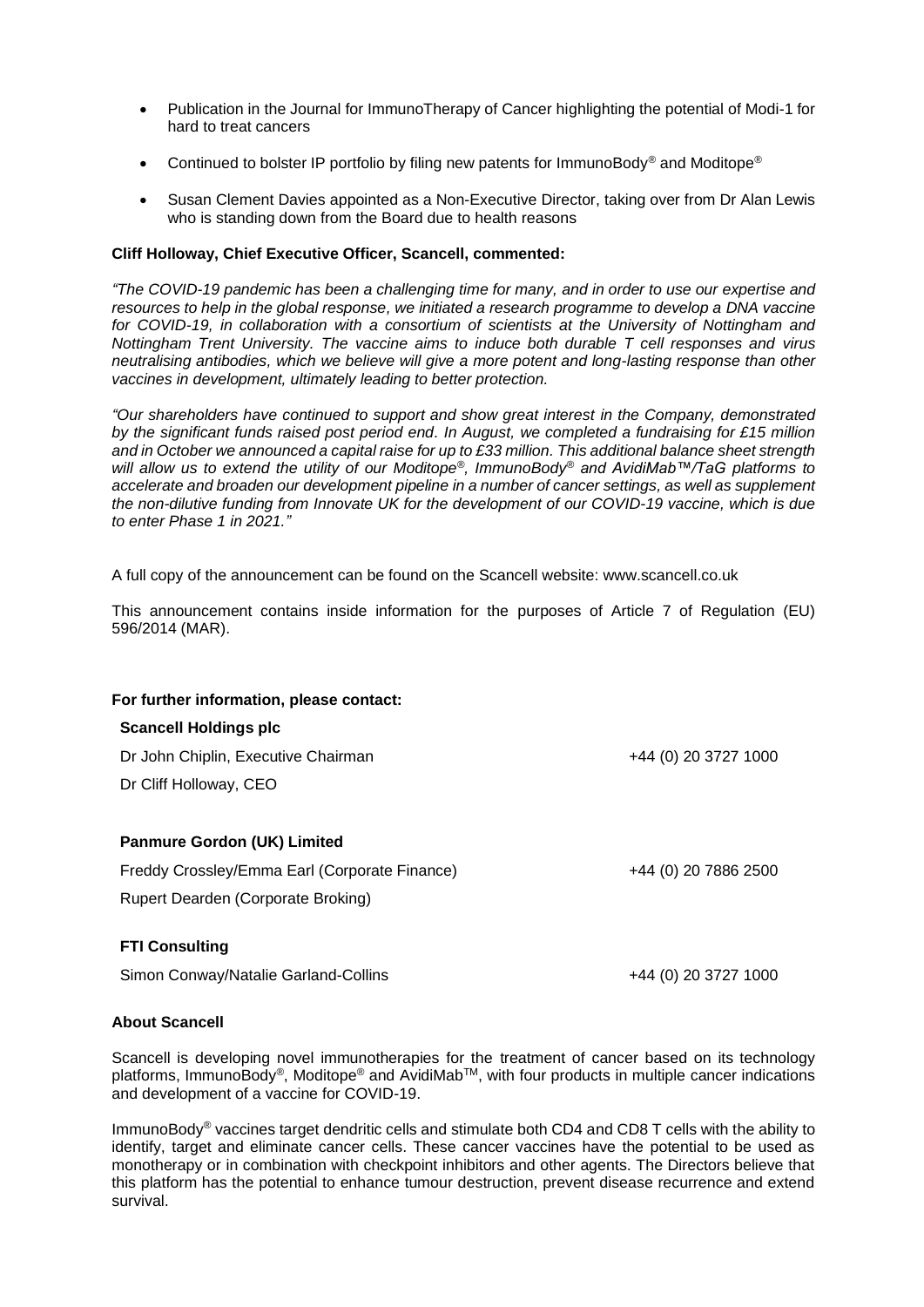- SCIB1, Scancell's lead product, is being developed for the treatment of metastatic melanoma. In a Phase 1/2 clinical trial, survival with SCIB1 treatment appears superior to historical survival rates, with 14 of 16 resected patients receiving 2-4 mg doses of SCIB1 surviving for more than five years (as reported in February 2018).
- SCIB2 is being developed for the treatment of non-small cell lung cancer and other solid tumours. Scancell has entered into a clinical development partnership with Cancer Research UK (CRUK) for SCIB2.

DNA vaccine against COVID-19: As research data emerges, it is becoming increasingly clear that the induction of potent and activated T cells may play a critical role in the development of long-term immunity and clearance of virus-infected cells. Initial research is underway and Scancell anticipates initiating a Phase 1 clinical trial known as COVIDITY during 2021.

Moditope® represents a completely new class of potent and selective immunotherapy agents based on stress-induced post-translational modifications (siPTM). Examples of such modifications are citrullination, an enzyme-based conversion of arginine to citrulline, and homocitrullination (or carbamylation), in which lysine residues are converted to homocitrulline. Expression of peptides containing these modifications have been demonstrated to induce potent CD4 cytotoxic T-cells to eliminate cancer. Previous pre-clinical studies have demonstrated that conjugation of these Moditope® peptides to Amplivant® enhances anti-tumour immune responses 10-100 fold and resulted in highly efficient tumour eradication, including protection against tumour recurrence.

• Modi-1 consists of two citrullinated vimentin peptides and one citrullinated enolase peptide each conjugated to Amplivant®. Vimentin and enolase peptides are highly expressed in triple negative breast, ovarian, head and neck, and renal cancer, as well as many other cancers. The Company continues to progress the Modi-1 Phase 1/2 clinical trial for regulatory submission to start the planned clinical study in the UK in the first half of 2021.

AvidiMab™ has broad potential to increase the avidity or potency of any therapeutic monoclonal antibody (mAb) including those being developed for autoimmune diseases, as well as cancer. Scancell's development pipeline includes mAbs against specific tumour-associated glycans (TaGs) with superior affinity and selectivity profiles, that have now been further engineered using the Company's AvidiMab™ technology; this confers the Scancell anti-TaG mAbs with the ability to directly kill tumour cells. The Company has entered into three non-exclusive research agreements with leading antibody technology companies to evaluate the Company's anti-TaG mAbs including those enhanced with the AvidiMab™ technology.

For further details, please see our website: [www.scancell.co.uk](http://www.scancell.co.uk/)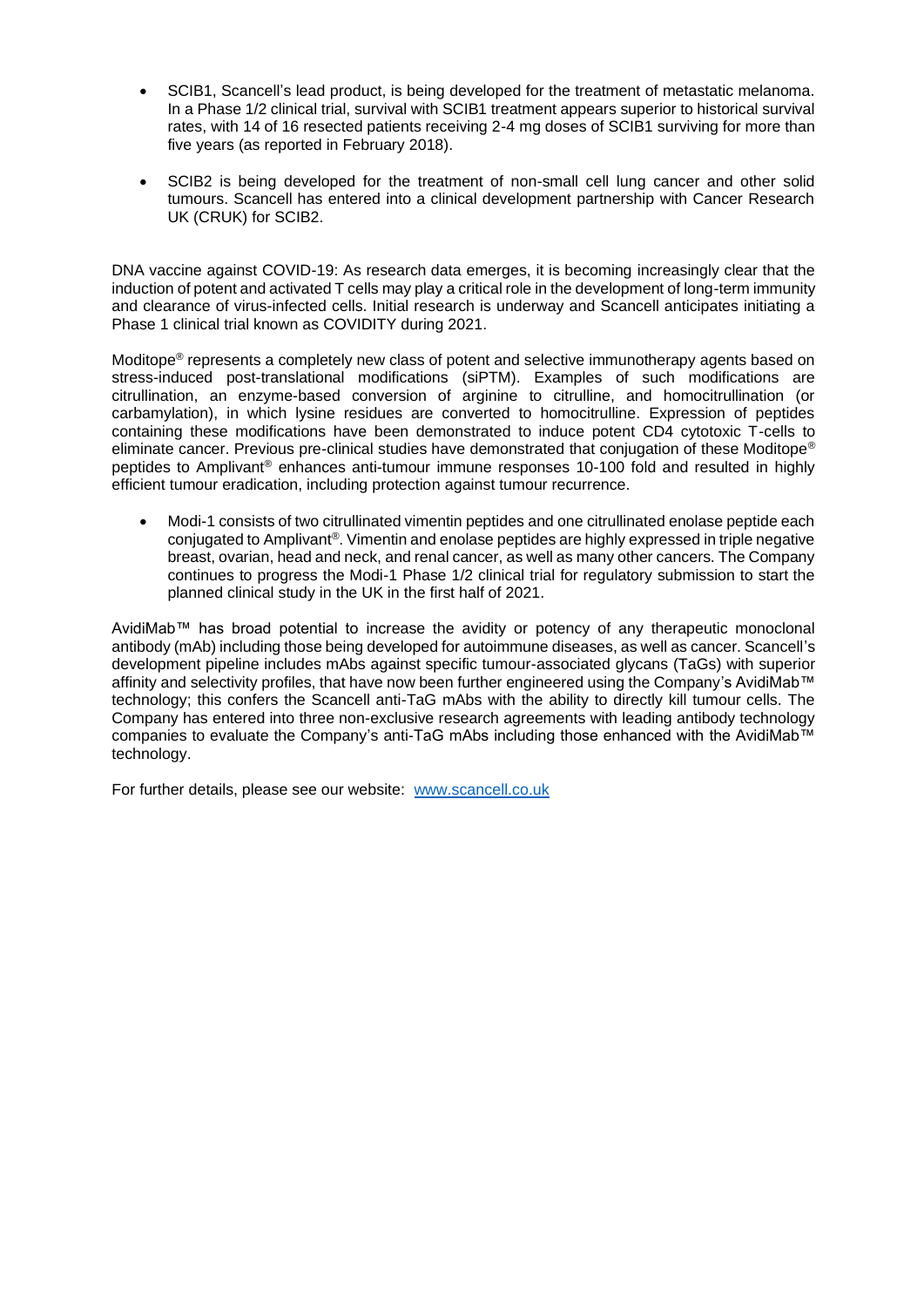### CHAIRMAN'S STATEMENT

I am pleased to report the Group's final results for the year ended 30 April 2020 and provide a summary of the progress that has been made.

# **Investment**

In June 2019 Vulpes Life Science Fund ("Vulpes"), a new shareholder, invested £3.87 million, acquiring 16.7% of the Company. Post year end, in August 2020, Scancell raised £15 million (£14.1 million net): £8 million from the issue of ordinary shares through a Subscription (£5 million), Placing (£2 million) and Open Offer to existing shareholders (£2 million) plus the issue of £6 million in Convertible Loan Notes. I am pleased to welcome Redmile Group L.L.C ("Redmile") as a new shareholder, who subscribed for £5 million in ordinary shares and £5 million in convertible loan notes and the Board is grateful to all shareholders who participated in the fund raising with the placing and open offer to shareholders being significantly over subscribed. In addition to this funding, in August 2020 the Company announced that it had been awarded a grant of approximately £2 million by Innovate UK to initiate a Phase 1 clinical trial for the development of a vaccine for COVID-19. On 12 October, a further proposed investment round of up to £33 million was announced, which was comprised of a subscription for £12.1 million by Redmile and, subject to shareholder approval, a further subscription by Redmile for convertible loan notes with an aggregate principal amount of approximately£17.9 million. In addition, there will also be an open offer to existing shareholders to raise additional gross proceeds of up to £3 million.

### **Operational impact of COVID 19**

The COVID-19 pandemic adversely affected the last six weeks of our financial year and as expected, has continued to impact the Company since the year-end. The health and safety of our staff is a key priority and since the start of the pandemic, Scancell has taken the appropriate measures to protect its employees. The Oxford office where staff are predominantly desk based was closed at the end of March and staff continue to work effectively from home. The laboratories located within the University of Nottingham were closed from mid-March at the direction of the University. These reopened after the year end in August, with a reduced capacity, as social distancing and other protective measures resulted in the number of staff allowed in the laboratories and offices in Nottingham being significantly reduced. Whilst the laboratory staff were able to perform many other tasks remotely, closure of the laboratory inevitably resulted in delays in some research activities including work on Modi-2 and Modi-3 together with progress on antibodies being slower than originally planned.

As hospitals have focused their resources on managing COVID-19 patients, Nottingham City hospital, in common with other hospitals in the UK, has currently stopped all clinical trials. As a result we have temporarily paused SCIB1 002, our Phase 2 clinical study of SCIB1 for patients with advanced melanoma who are also receiving the checkpoint inhibitor pembrolizumab (Keytruda®). It is expected that this trial will re-commence in late 2020 dependent upon Nottingham City hospital's response to any further significant increases in COVID-19 hospitalised cases.

# **ImmunoBody® platform**

Scancell's ImmunoBody<sup>®</sup> immunotherapy platform uses the body's immune system to identify, attack and destroy tumours. This is achieved by delivering a DNA plasmid to enhance the uptake and presentation of cancer antigens to harness high avidity T cell responses. Each ImmunoBody<sup>®</sup> vaccine can be designed to target a particular cancer in a highly specific manner, offering the potential for enhanced efficacy and safety compared with more conventional approaches. These cancer vaccines have the potential to be used as monotherapy or in combination with checkpoint inhibitors and other agents. The Directors believe that this platform has the potential to enhance tumour destruction, prevent disease recurrence and extend survival.

SCIB1 is Scancell's lead product and is being developed for the treatment of metastatic melanoma. In a Phase 1/2 clinical trial, survival with SCIB1 treatment appears superior to historical survival rates, with 14 of 16 resected patients receiving 2-4 mg doses of SCIB1 surviving for more than five years (as reported in February 2018).

SCIB2 is being developed for the treatment of non-small cell lung cancer (NSCLC) and other solid tumours. Scancell has entered into a clinical development partnership with Cancer Research UK (CRUK) for SCIB2.

*SCIB1 melanoma vaccine and Phase 2 clinical trial*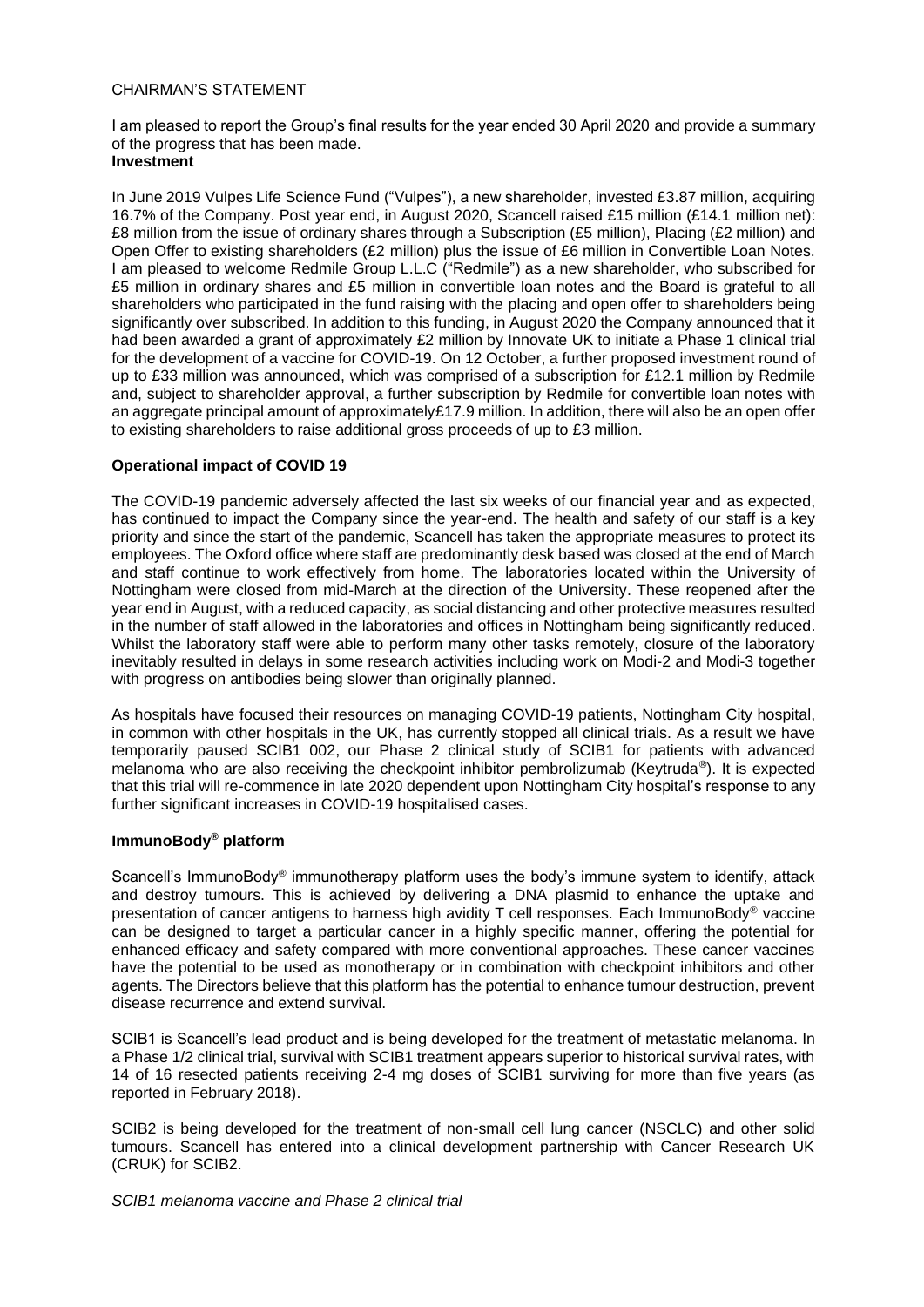Scancell has initiated a Phase 2 clinical study of Scancell's lead ImmunoBody®, SCIB1, for patients with advanced melanoma who are also receiving the checkpoint inhibitor pembrolizumab (Keytruda®). Although pembrolizumab is an approved therapy for advanced melanoma, response to treatment is limited to only a subset of patients (circa 30%). The Phase 2 study is therefore designed to assess whether the addition of SCIB1 treatment will result in an improvement in the tumour response rate, progression-free survival and overall survival in 25 patients with advanced melanoma who are also eligible for treatment with pembrolizumab.

The Company had previously announced that it had received the necessary regulatory and ethical approvals to initiate the UK arm of the SCIB1 clinical trial. In February 2020, the Investigational New Drug (IND) application to the U.S. Food and Drug Administration (FDA) for SCIB1 was also approved. Following regulatory approval, patient screening was initiated in the UK, with Professor Poulam Patel, Professor of Clinical Oncology at the University of Nottingham as the Chief Investigator for the global study. The Company is actively engaged with four clinical sites in the UK with re-commencement of patient enrolment planned for late H2 2020, contingent on the impact of any future COVID-19 restrictions.

#### *SCIB2 vaccine*

SCIB2, Scancell's second ImmunoBody® therapy, targets an antigen called NY-ESO-1, which is expressed on a range of solid tumours, including non-small cell lung cancer (NSCLC), oesophageal, ovarian, bladder and prostate cancers, as well as neuroblastoma, melanoma and sarcoma.

Pre-clinical studies have demonstrated that administration of the SCIB2 DNA plasmid as a liposomal nanoparticle results in potent immune responses and prolonged survival. The nanoparticle technology utilises known lipid carriers that are optimised to deliver SCIB2 DNA to immune cells. The liposomal nanoparticles protect the DNA from degradation and facilitate efficient uptake, expression and T-cell activation against cancer cells. The nanoparticle delivery system provides an alternative approach to electroporation, which has been used to deliver the SCIB1 ImmunoBody® agent to patients. This new nanoparticle approach to deliver SCIB2 is expected to achieve results that are as effective as, or even better than, electroporation.

In December 2017, Scancell entered into a clinical development partnership with Cancer Research UK (CRUK). Under the terms of the partnership, CRUK will fund and sponsor a UK- based Phase 1/2 clinical trial of SCIB2 in combination with a checkpoint inhibitor in patients with solid tumours. However, in light of funding pressures, CRUK are currently reviewing their ability to continue to support their broad range of programmes.

#### *COVIDITY*

As announced on 24 April 2020, Scancell initiated a research programme to develop a vaccine for COVID-19, in collaboration with scientists in the newly established Centre for Research on Global Virus Infections and the new Biodiscovery Institute at the University of Nottingham, and Nottingham Trent University. Since the year end Scancell has announced that the research programme collaboration has secured non-dilutive funding from Innovate UK, the UK's Innovation Agency. Scancell is set to receive approximately £2 million of the collaboration awarded funding which will be used to initiate a Phase 1 clinical trial ("COVIDITY") during 2021.

Scancell's DNA vaccines target dendritic cells to stimulate high avidity T cells that survey and destroy diseased cells. This approach was highly successful with Scancell's lead ImmunoBody® cancer vaccine, SCIB1, which was safely administered to patients with malignant melanoma, and mediated excellent 5 year survival in a Phase 1/2 clinical trial. Scancell's aim is to utilise its proven clinical expertise in cancer to produce a simple, safe, cost-effective and scalable vaccine to induce both durable T cell responses and virus neutralising antibodies (VNAbs) against COVID-19. As research data emerges, it is becoming increasingly clear that the induction of potent and activated T cells may play a critical role in the development of long-term immunity and clearance of virus-infected cells. Although other vaccines may reach the clinic earlier, the Company believes its combined T cell and antibody approach should give more potent and long-lasting responses, ultimately leading to better protection.

SARS-CoV-2 is the virus that causes COVID-19. Scancell's DNA vaccine will target the SARS-CoV-2 nucleocapsid (N) protein and the key receptor-binding domain of the spike (S) protein to generate both T cell responses and VNAbs against the SARS-CoV-2 virus. The N protein is highly conserved amongst coronaviruses; therefore, this new vaccine has the potential to generate protection not only against SARS-CoV-2, but also against new strains of coronavirus that may arise in the future.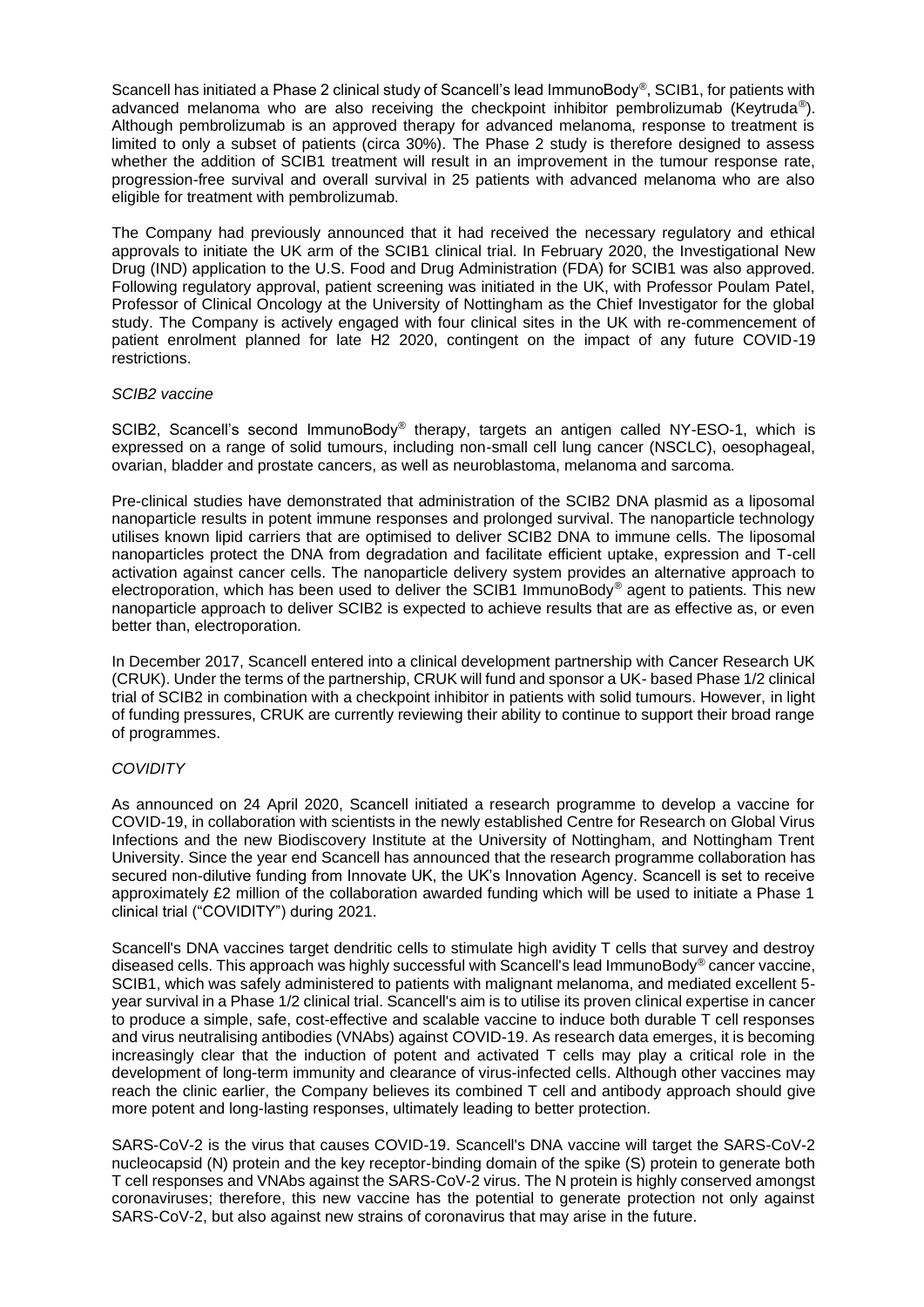As announced on 2 October 2020, Cobra Biologics (Keele, UK) has been selected to manufacture the Company's COVID-19 DNA vaccine in compliance with Good Manufacturing Practice (GMP). GMP production represents a crucial step in the development of Scancell's COVID-19 vaccine and Cobra's long-established plasmid production platform along with in-house expertise will ensure the highest quality plasmids are produced for the COVIDITY trial.

## **Moditope® platform**

Scancell's Moditope<sup>®</sup> is an immunotherapy platform targeting tumour associated stress-induced posttranslational modifications (siPTMs) to stimulate the production of unprecedented killer T-helper cell (CD4 T-cells) responses that induce anti-tumour activity without toxicity. Moditope® vaccines comprise citrullinated or homocitrulliated tumour-associated peptide epitopes which stimulate the production of cytotoxic CD4 T-cells which identify, target and destroy the tumour cells. Pre-clinical studies have shown that conjugation of the Modi-1 peptides to Amplivant® enhances anti-tumour immune responses 10-100 fold and resulted in highly efficient tumour eradication, including protection against tumour recurrence.

#### *Modi-1*

Modi-1 is the first Moditope® vaccine and consists of two citrullinated vimentin peptides and one citrullinated enolase peptide. Vimentin and enolase peptides are highly expressed in triple negative breast cancer (TNBC), ovarian cancer, head and neck cancer, as well as many other cancers.

In January 2020, the Company announced an update on progress towards initiating the Modi-1 Phase 1/2 clinical trial. This has been advanced further since then, with successful completion of GMP drug substance manufacture for all three of the conjugates that comprise the Modi-1 product. Importantly, the technical challenges reported in January concerning one of the peptide components have been successfully resolved, enabling successful progression to GMP drug product manufacture and formulation of clinical supplies for two of the peptide components in Q3 2020, with the third component anticipated to be manufactured in Q4 2020.

As reported in June 2020, formal regulatory-compliant toxicity studies have now been completed, with no evidence of any local or systemic toxicities being reported. In addition to the Scientific Advice meeting held with the Paul-Ehrlich-Institut regulatory authority in 2019, a further successful meeting was held with the UK Medicines and Healthcare products Regulatory Agency in February 2020. The Company continues to progress the necessary processes and documentation required for regulatory submission to start the planned clinical study in the UK in the first half of 2021, with clinical trial application targeted for Q4 2020. Based on these current timeline expectations, interim data is expected H2 2021 which is likely to include safety data and potentially early efficacy indicators. A more extensive trial result read out is expected around the end of 2022.

#### *Modi-2*

Whilst Modi-1 acts by stimulating the production of CD4 T cells using citrullinated tumour-associated peptide epitopes, Modi-2 exploits a new modification, stimulating the production of cytotoxic CD4 T cells using homocitrullinated tumour-associated peptide epitopes. Whereas citrullination involves the conversion of the amino acid arginine to citrulline, the process of homocitrullination involves the conversion of lysine to homocitrulline. Scancell believes this second mechanism of action has the potential to broaden the utilisation of the Moditope® platform.

Modi-2 is currently in pre-clinical development and work is underway to characterise specific homocitrullinated peptides for clinical development that have the potential to address different cancer indications to Modi-1, including tumours with a particularly immunosuppressive environment.

The data generated to date clearly demonstrates the potential of homocitrullinated, as well as citrullinated, tumour-associated peptide epitopes to be developed for the treatment of solid cancers.

## *T Cell Receptor (TCR) Research*

The Company continues its research programme to screen and identify T cell receptors that recognise Moditope<sup>®</sup> epitopes.

#### *Clinical Advisory Board*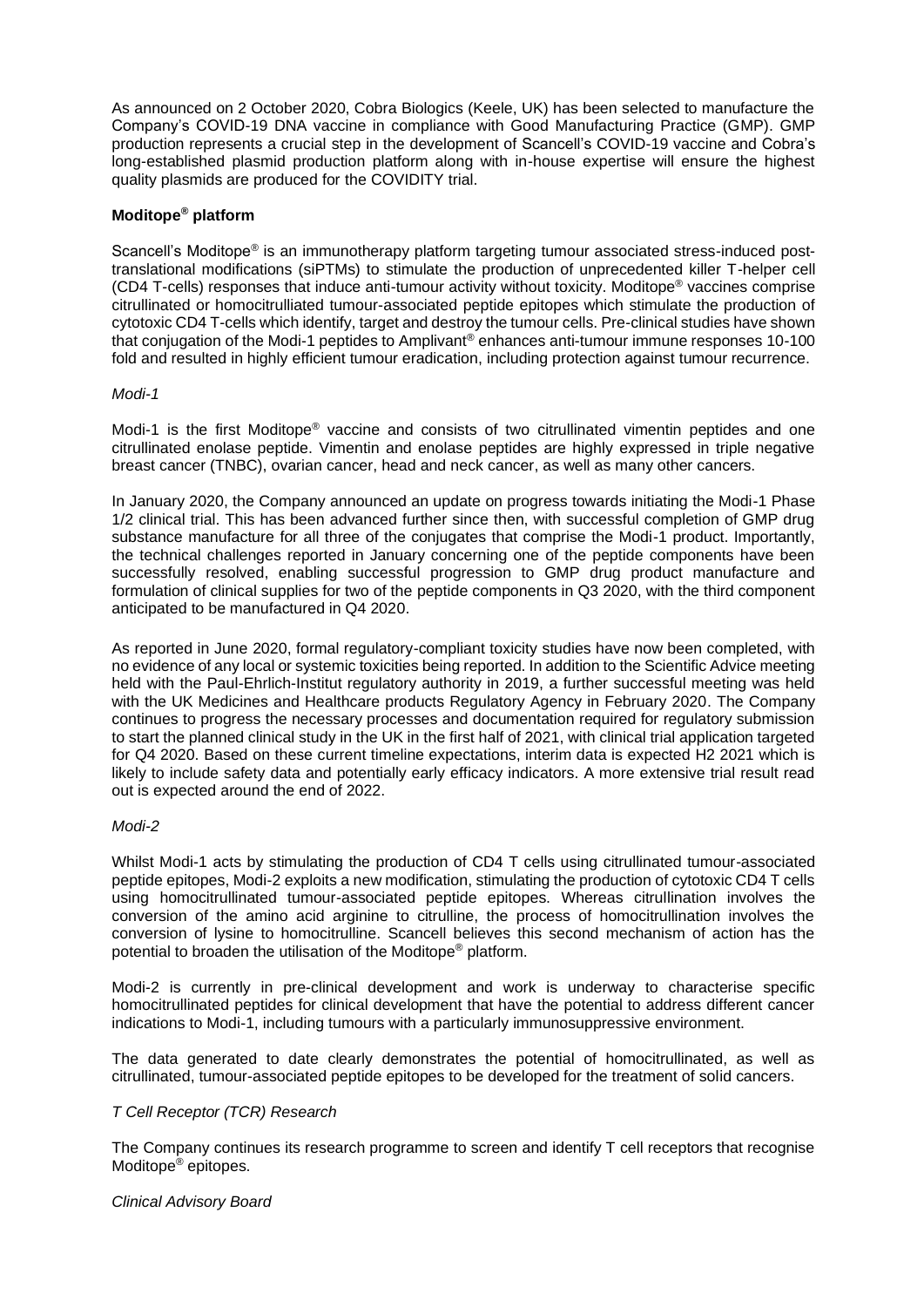In May 2019 the Group created a Clinical Advisory Board (CAB) as part of a wider strategy to fully develop and deliver the full potential of the Moditope® platform across multiple tumour types. The CAB is chaired by Professor Robert Coleman, Emeritus Professor of Medical Oncology at Weston Park Hospital and the University of Sheffield and together with Professor Coleman includes a further five world-leading clinicians. The initial focus of the Board is to inform the clinical strategy for the planned Modi-1 clinical trial and to ensure the best possible outcome in several solid tumour indications, including ovarian cancer, head and neck cancer, and triple negative breast cancer.

### **Monoclonal antibodies**

Monoclonal antibody (mAbs) therapeutics have proven to be effective in the treatment of many cancer indications and identification of new products against novel targets are highly sought after in the field. In April 2018, Scancell acquired, from the University of Nottingham, a number of novel monoclonal antibodies against tumour-associated glycans with the aim to further develop and identify lead therapeutic candidates.

Most mAbs for the treatment of cancer target proteins on the cancer cell surface and subsequently mediate an immune response to eliminate that cell. However, there remains an unmet need for new and improved therapeutic targets, as well as improved approaches to mediate cell killing. All cells are covered by a dense layer of sugar structures, called glycans, which change when a normal cell turns into a cancerous one. Hence, tumour-associated glycans (TaGs) are motifs that are associated with tumour malignancies which can be targeted by antibodies.

Scancell's development pipeline includes mAbs against specific TaGs with superior affinity and selectivity profiles, that have now been further engineered using the Company's AvidiMab™ technology; this confers the Scancell anti-TaG mAbs with the ability to directly kill tumour cells.

AvidiMab™ has broad potential to increase the avidity or potency of any therapeutic monoclonal antibody including those being developed for autoimmune diseases, as well as cancer. A patent application has been filed that seeks broad protection for the AvidiMab™ technology establishing it as Scancell's third proprietary immunotherapy platform technology, together with ImmunoBody<sup>®</sup> and Moditope<sup>®</sup>.

The Company entered into three non-exclusive research agreements with leading antibody technology companies in Europe, the USA and China to evaluate the Company's anti-TaG mAbs including those enhanced with the AvidiMab™ technology. TaGs can be targeted by several other tumour cell killing approaches, including antibody drug conjugates (ADC), redirected T-cells, and also adoptive cell therapies such as chimeric antigen receptor (CAR) T cells. Commercial discussions were initiated with one of the evaluation parties towards a partnering transaction for one of the TaG antibodies; however, with the additional funds available from the October Capital Raise, the Company now intends to add further value to both the AvidiMab™ platform and the TaG antibodies before concluding any partnering deals of this nature.

## **Patents**

Two new patents were filed in 2020: A modified Fc vaccine patent extending the life of the ImmunoBody® platform and providing new coverage for infectious disease vaccines was filed. In addition, a patent for a new Moditope® citrullination target, nucleophosmin, was also filed.

During 2020 four Patent Cooperation Treaty (PCT) applications have been filed, with publication expected in early 2021:

- AvidimabTM (2019, Fc modified antibodies)
- SSEA4 mAbs (2019 FG2811mAb)
- FucGM1mAbs (2019,FL134 mAbs)
- FG27 mAb (2019)

The Modi-2 patent was published as a PCT application in March 2020. Patents for modified enolase peptides, which will add to Company's protection of Moditope® vaccines for the treatment of cancer, have been accepted for grant in Australia and awarded in Europe and USA. In addition, a TaG monoclonal antibody, FG129, patent has been accepted for grant in USA and was awarded earlier this year in Europe and published in Brazil.

Scancell currently has 14 patent families.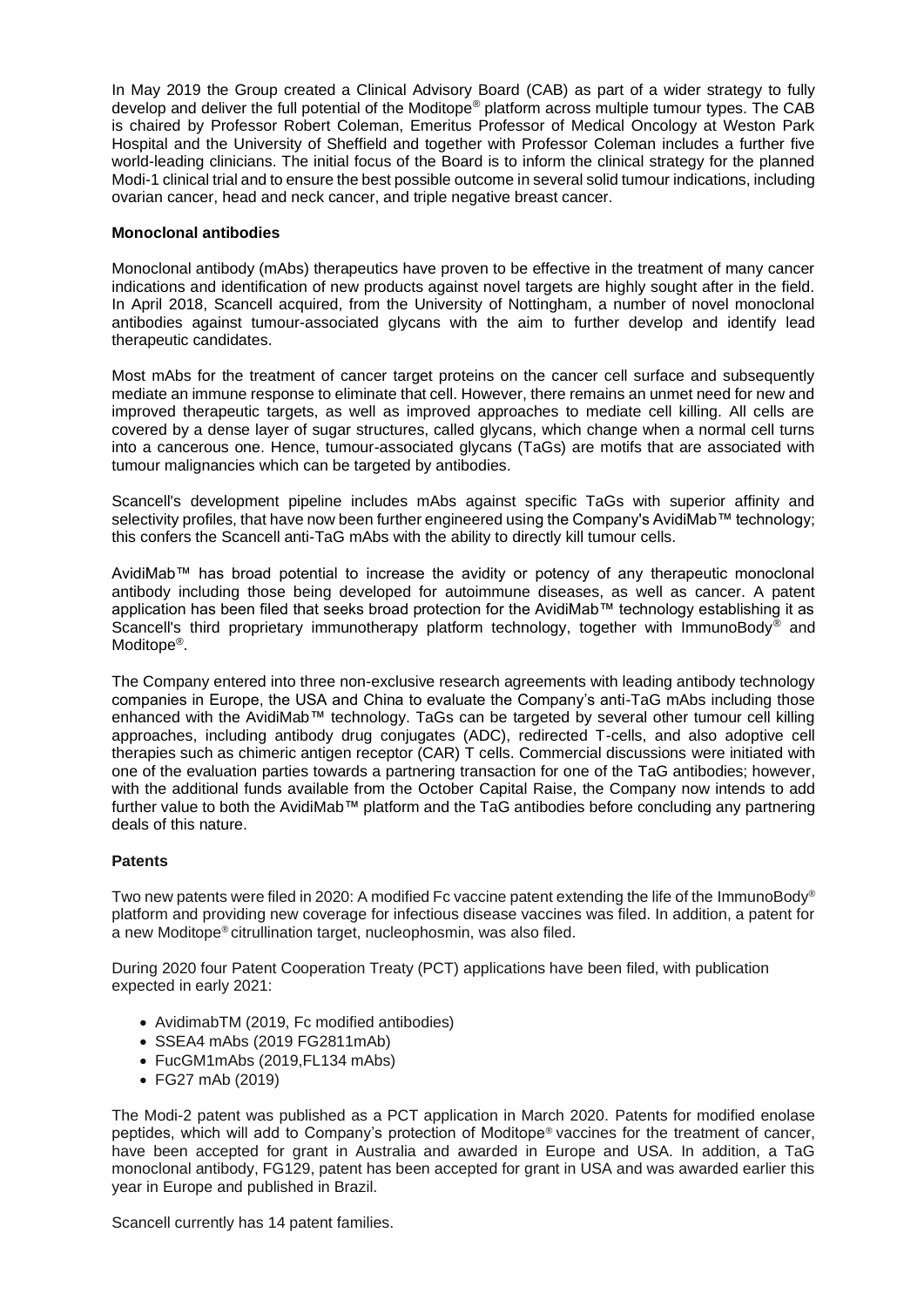## **Corporate**

During the financial year Scancell announced the appointment of Martin Diggle and Dr Ursula Ney as Non-Executive Directors of the Company. In addition, Susan Clement Davies has been appointed a Non-Executive Director of the Company since the year end.

Martin's extensive experience of investment management in the life science sector will add a valuable perspective and insight to the Board of Directors. Ursula has over twenty years' experience in senior leadership roles in the pharmaceutical and biotechnology industry and her late stage development experience in this sector will be invaluable as the Company continues to develop its product pipeline. Susan is an experienced life sciences financier with over 25 years of capital markets and investment banking experience.

Matthew Frohn resigned as a Non-Executive Director of Scancell after serving on the Board since 2008 and since the year end, Dr Alan Lewis resigned from the Board due to health reasons. I would like to thank them both for the invaluable contribution made to the Group and wish them well for the future.

#### **Staff**

The Board is well aware of the effort and dedication that all of our staff have shown over the year. This is especially so as staff have been operating in the new work environment necessitated by the COVID-19 pandemic. The Directors thank them for all their efforts in these unprecedented and challenging times.

### **Financial**

#### *Profit or Loss and Other Comprehensive Income Statement*

The Group made an operating loss for the year to 30 April 2020 of £6.78 million (2019: loss of £6.73 million).

There has been an increase in development expenditure to £4.67 million (2019: £4.15 million). During the financial year the manufacture of SCIB1 product was completed and the GMP manufacture of Modi-1 has continued. Costs for the SCIB1 002 clinical trial were not as high as budgeted due to the COVID-19 pandemic which resulted in hospitals pausing non-COVID-19 clinical trials.

The reduction in administrative expenditure to £2.12 million (2019: £2.58 million) expenditure is due to a one-off licence fee paid in the 2018/19 financial year which did not re-occur in 2019/20.

The Loss before taxation amounted to £6.77 million (2019: £6.71 million) The R&D tax credit increased to £1.26 million (2019: £1.1 million) as a result of the increased development expenditure in the year.

Overall, the loss for the year was £5.51 million (2019: loss £5.63 million).

#### *Statement of Financial Position*

At 30 April 2020 the net assets of the Group amounted to £7.65 million (2019: £9.34 million) including cash at bank of £3.58 million (2019: £4.56 million).

Following the adoption of IFRS 16, Right-of-Use assets in the year ended 30 April 2020 were recognised and the net book value amounted to £132k (2019: £nil). The corresponding lease liabilities were also recognised and at 30 April 2020 the non-current liability element amounted to £79k (2019: £nil) and the current liability element £50k (2019: £nil).

The tax receivable due at the end of the year amounted to £1.26 million (2019: £1.83 million) and relates to the R&D tax credit for the 2019/20 tax year. The amount outstanding in respect of the prior year related to the 2018/19 and 2017/18 tax years and was received during the 2019/20 financial year.

The reduction in Trade and other receivables to £371k (2019: £678k) is as a result of pre-paid expenditure relating to the manufacture of Modi-1 recognised in 2018/19, being expensed during the 2019/20 financial year.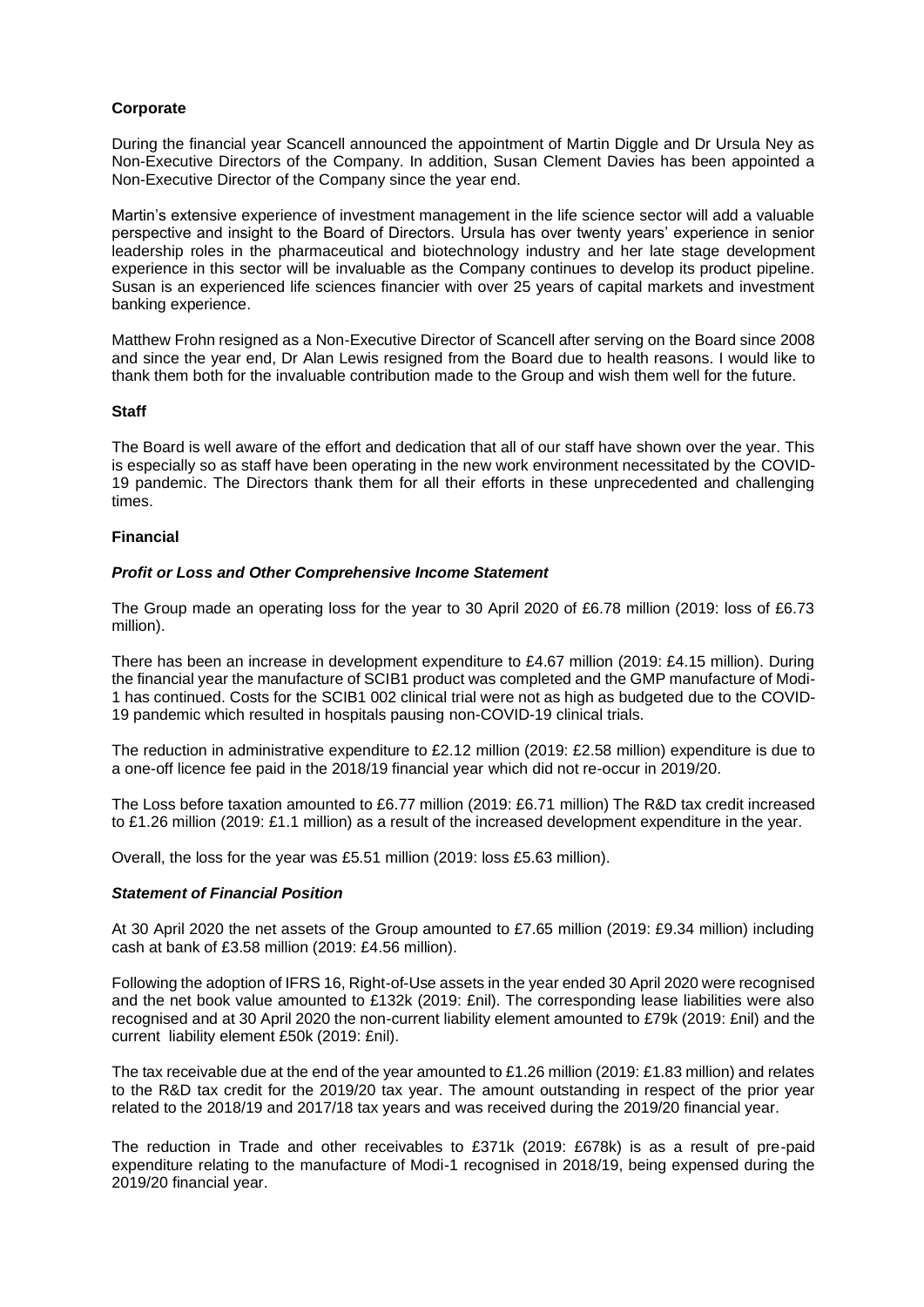The current Trade and other payables have reduced to £1.04 million (2019: £1.21 million) Trade payables have fallen to £395k (2019: £717k) partly as a consequence of COVID-19 lock-down restrictions that were imposed in the last six weeks of the financial year. All balances owing to suppliers at the end of the year were paid in accordance with their terms and conditions.

Current lease liabilities have increased to £50k (2019: £nil) and non-current lease liabilities have increased to £79k. This increase has arisen as a result of the implementation of IFRS 16 and the capitalisation of lease liabilities.

## *Consolidated Cash Flow Statement*

The Consolidated Cash Flow Statement shows the net decrease in cash for the year was £985k (2019: net decrease £5,743k) the main reasons for the smaller decrease in cash compared with previous year are:

- Net proceeds from issue of share capital in the year of £3.83 million (2019: £1.13 million)
- Research & Development tax credits received of £1.83 million (2019: £nil)
- Changes in working capital at the end of the respective years which are explained in the paragraphs above.

Since the end of the year, bank balances have increased significantly as a consequence of the £15 million gross (£14.1 million net proceeds) raised in August 2020 and a further subscription of £12.1 million gross(£11.6 million net proceeds) being received in October 2020.

## **Outlook**

In August, the Company completed a fundraising for £15 million (net £14.1 million) before expenses primarily to fund the Company's Phase 1/2 clinical trial for Modi-1 and Phase 2 clinical trial for SCIB1, but also to strengthen the Company's balance sheet whilst it explored potential partnering discussions for the Company's antibody technology. The funding also enabled Scancell to continue the initial development of its COVID-19 vaccine until additional third party funding was secured. In this regard, the Company subsequently announced that it had been successful in securing a grant from Innovate UK which is expected to cover the majority of costs for the Phase 1 trial.

The additional proposed October capital raise of up to £33 million, assuming full take up of the open offer, will provide Scancell with significant additional balance sheet strength and will allow the Company to extend the utility of its Moditope®, ImmunoBody® and AvidiMab™/TaG antibody products and platforms to accelerate and broaden its development pipeline of new potential novel therapies. In particular, the proceeds from the are expected to be used to:

- Initiate and advance new and existing ImmunoBody® and Moditope<sup>®</sup> programmes, such as Modi-2, which is currently in pre-clinical development
- Expand the Company's resources and capabilities in development and clinical operations to expedite programmes to the clinic and broaden their potential clinical utility
- Build on existing antibody expertise to further advance the preclinical development of the TaG antibodies, including as antibody-drug conjugates (ADC)
- Supplement the Innovate UK funding for the rapid development of a COVID-19 vaccine
- Broaden the Company's intellectual property portfolio

This additional capital will also provide the Company with further flexibility regarding the development plans for its existing therapies to ensure both optimal development and commercialisation strategies can be pursued and to limit the potential impact on the Company of economic pressures caused by COVID-19 on the Company's partners or potential future partners.

COVID-19 has made this an unprecedented and challenging period, however we have made strong progress as a business and we would like to thank all our shareholders for their ongoing support.

John Chiplin Chairman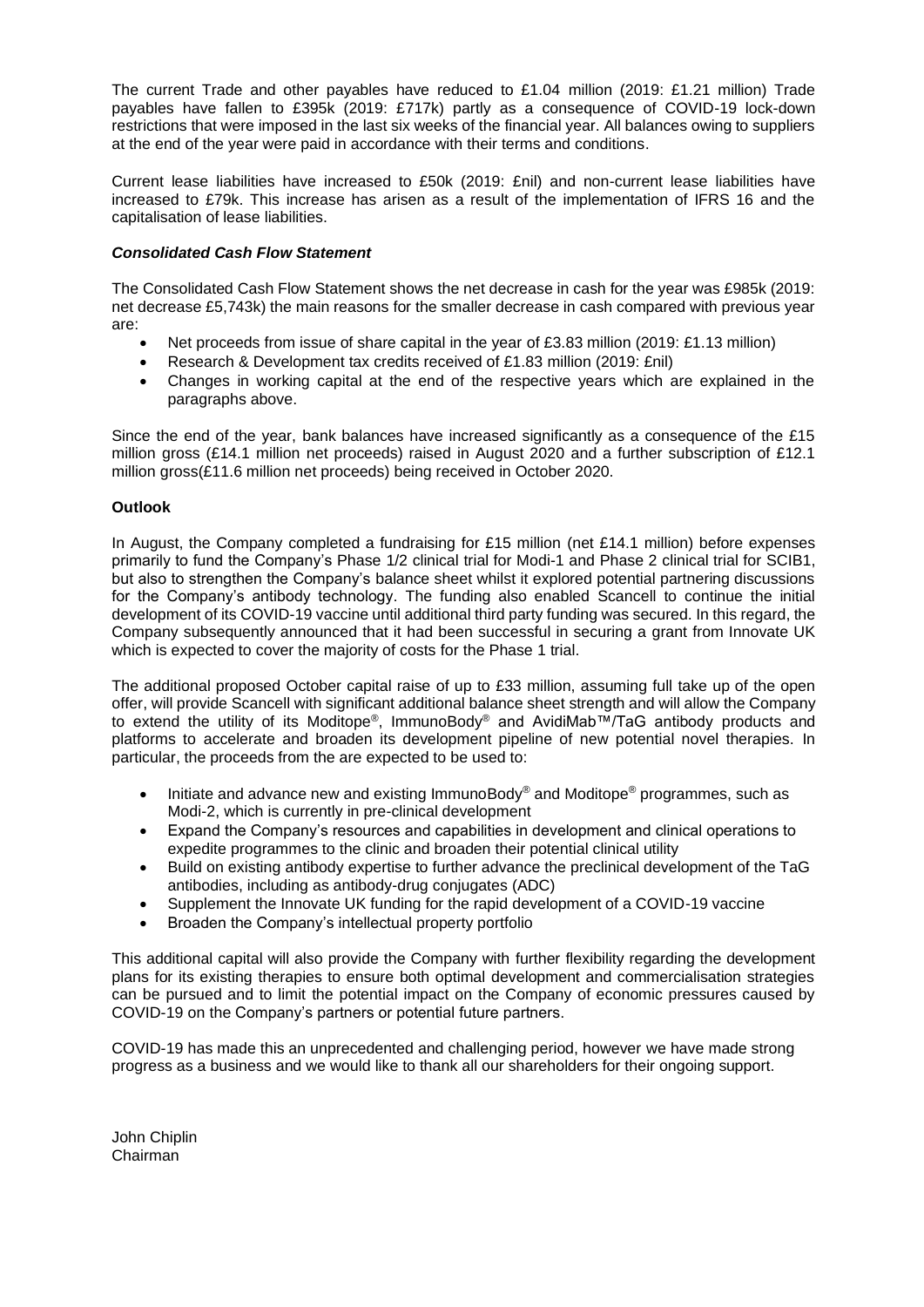

2019 £'000

2020 £'000

### **CONSOLIDATED PROFIT OR LOSS AND OTHER COMPREHENSIVE INCOME STATEMENT for the year ended 30 April 2020**

| Development expenses                                      | (4,667)              | (4, 152)            |
|-----------------------------------------------------------|----------------------|---------------------|
| Administrative expenses<br><b>OPERATING LOSS (note 2)</b> | (2, 115)<br>(6, 782) | (2,577)<br>(6, 729) |
| Interest receivable and similar income                    | 14                   | 15                  |
| <b>LOSS BEFORE TAXATION</b>                               | (6,768)              | (6, 714)            |
| Taxation (note 3)                                         | 1,262                | 1,087               |
| LOSS AND TOTAL COMPREHENSIVE LOSS                         | (5,506)              | (5,627)             |
|                                                           |                      |                     |

| LOSS PER ORDINARY SHARE (pence)<br>(note 4)<br>Continuing operations |            |         |
|----------------------------------------------------------------------|------------|---------|
| Basic                                                                | $(1.21)$ p | (1.45)p |
| <b>Diluted</b>                                                       | (1.21)p    | (1.45p) |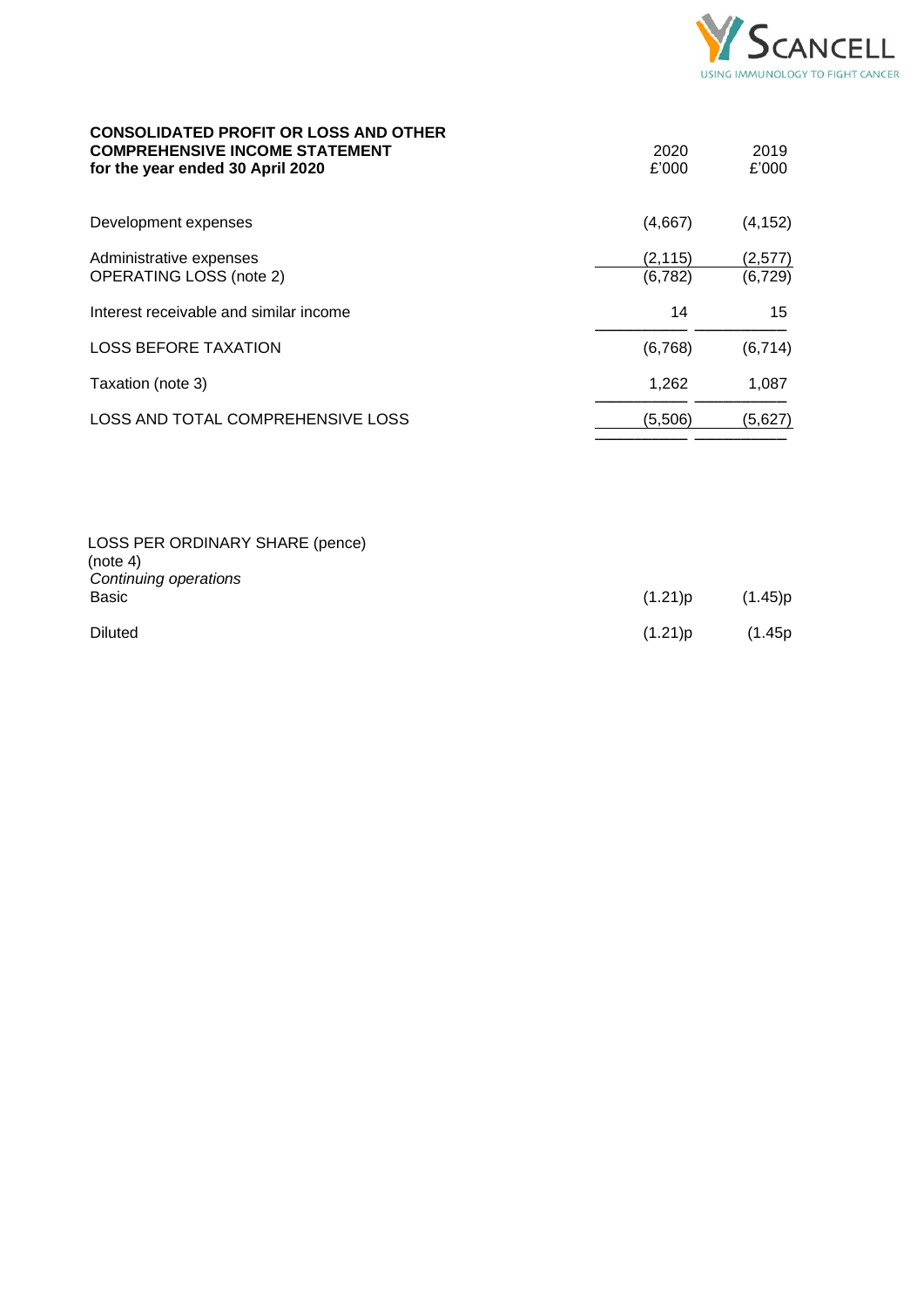

# **CONSOLIDATED STATEMENT OF FINANCIAL POSITION as at 30 April 2020**

| Non-current assets<br>Tangible fixed assets<br>63<br>132<br>Right-of-use assets<br>Goodwill<br>3,415<br>3,415<br>3,473<br>3,610<br><b>Current assets</b><br>Trade and other receivables<br>371<br>1,262<br><b>Taxation receivable</b><br>3,575<br>Cash and cash equivalents<br>5,208<br><b>TOTAL ASSETS</b><br>8,818<br><b>LIABILITIES</b><br>Non-current liabilities<br><b>Lease Liabilities</b><br>(79)<br>(79)<br><b>Current liabilities</b><br>Trade and other payables<br>(1,041)<br><b>Lease Liabilities</b><br>(50)<br>(1,091)<br><b>TOTAL LIABILITIES</b><br>(1, 170)<br><b>NET ASSETS</b><br>7,648<br><b>SHAREHOLDERS' EQUITY</b><br>Called up share capital<br>465<br>Share premium<br>38,388 | <b>ASSETS</b>        | 2020<br>£'000 | 2019<br>£'000                    |
|---------------------------------------------------------------------------------------------------------------------------------------------------------------------------------------------------------------------------------------------------------------------------------------------------------------------------------------------------------------------------------------------------------------------------------------------------------------------------------------------------------------------------------------------------------------------------------------------------------------------------------------------------------------------------------------------------------|----------------------|---------------|----------------------------------|
|                                                                                                                                                                                                                                                                                                                                                                                                                                                                                                                                                                                                                                                                                                         |                      |               | 58                               |
|                                                                                                                                                                                                                                                                                                                                                                                                                                                                                                                                                                                                                                                                                                         |                      |               |                                  |
|                                                                                                                                                                                                                                                                                                                                                                                                                                                                                                                                                                                                                                                                                                         |                      |               | 678<br>1,831<br>4,560            |
|                                                                                                                                                                                                                                                                                                                                                                                                                                                                                                                                                                                                                                                                                                         |                      |               | 7,069                            |
|                                                                                                                                                                                                                                                                                                                                                                                                                                                                                                                                                                                                                                                                                                         |                      |               | 10,542                           |
|                                                                                                                                                                                                                                                                                                                                                                                                                                                                                                                                                                                                                                                                                                         |                      |               |                                  |
|                                                                                                                                                                                                                                                                                                                                                                                                                                                                                                                                                                                                                                                                                                         |                      |               |                                  |
|                                                                                                                                                                                                                                                                                                                                                                                                                                                                                                                                                                                                                                                                                                         |                      |               | (1,205)                          |
|                                                                                                                                                                                                                                                                                                                                                                                                                                                                                                                                                                                                                                                                                                         |                      |               | (1, 205)                         |
|                                                                                                                                                                                                                                                                                                                                                                                                                                                                                                                                                                                                                                                                                                         |                      |               | (1,205)                          |
|                                                                                                                                                                                                                                                                                                                                                                                                                                                                                                                                                                                                                                                                                                         |                      |               | 9,337                            |
| Profit and loss account<br>(31, 577)                                                                                                                                                                                                                                                                                                                                                                                                                                                                                                                                                                                                                                                                    | Share option reserve | 372           | 388<br>34,638<br>382<br>(26,071) |
| TOTAL SHAREHOLDERS' EQUITY<br>7,648                                                                                                                                                                                                                                                                                                                                                                                                                                                                                                                                                                                                                                                                     |                      |               | 9,337                            |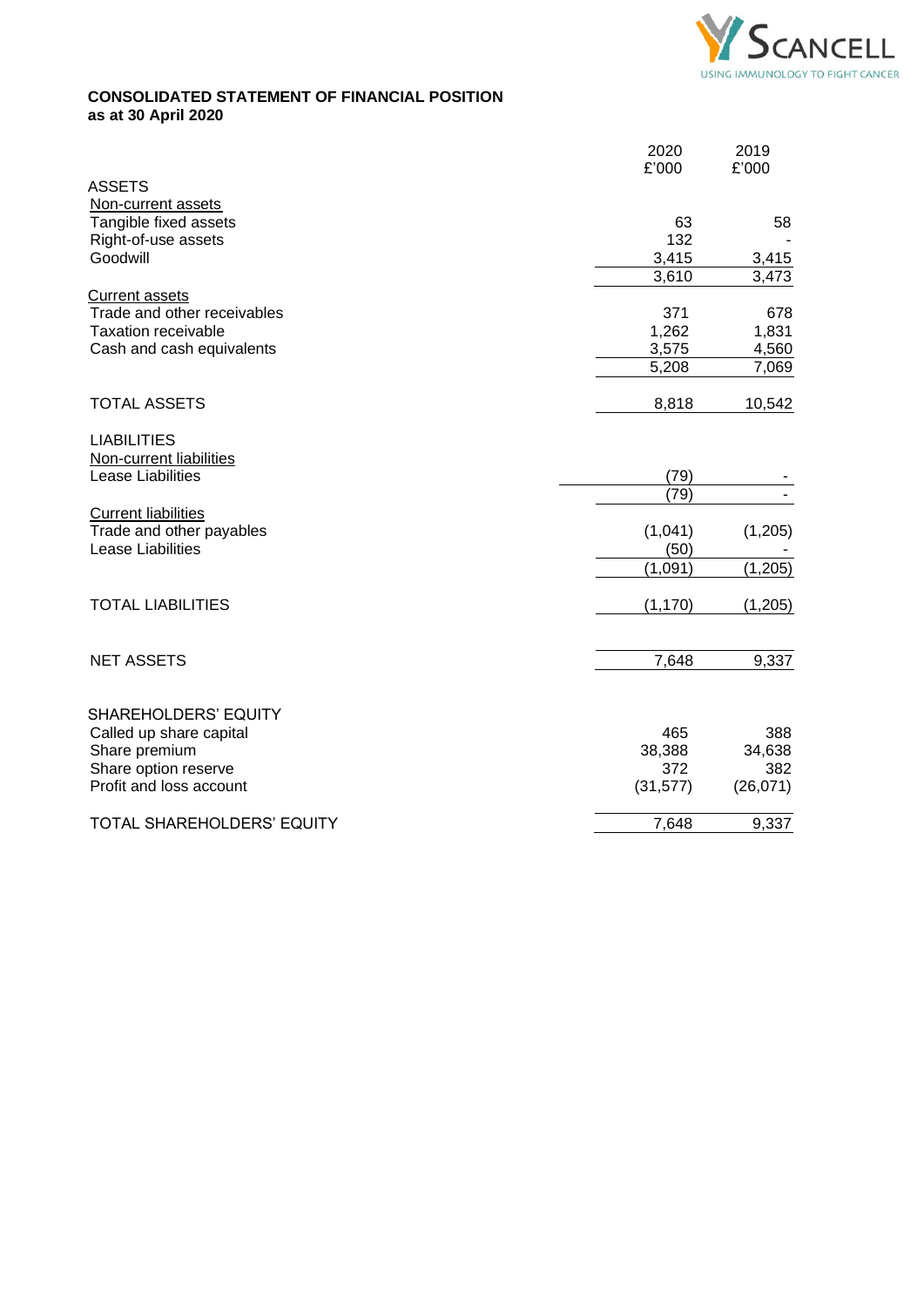

# **CONSOLIDATED STATEMENT OF CHANGES IN EQUITY for the year ended 30 April 2020**

|                                                       | <b>Share</b>   | <b>Share</b>   | <b>Share</b>  | <b>Retained</b> |              |
|-------------------------------------------------------|----------------|----------------|---------------|-----------------|--------------|
|                                                       | <b>Capital</b> | <b>Premium</b> | <b>Option</b> | <b>Earnings</b> | <b>Total</b> |
|                                                       | £'000          | £'000          | £'000         | £'000           | £'000        |
| Balance 1st May 2018                                  | 375            | 33,374         | 636           | (20, 444)       | 13,941       |
| Share issue                                           | 10             | 1,207          |               |                 | 1,217        |
| <b>Expenses of issue</b>                              |                | (83)           |               |                 | (83)         |
| Exercise of share<br>options<br>Loss for the year and | 3              | 140            |               |                 | 143          |
| other comprehensive<br>income                         |                |                |               | (5,627)         | (5,627)      |
| Share option charge                                   |                |                | (254)         |                 | (254)        |
| Balance 30 April 2019                                 | 388            | 34,638         | 382           | (26, 071)       | 9,337        |
| Share issue                                           | 77             | 3,800          |               |                 | 3,877        |
| Expenses of issue<br>Loss for the year and            |                | (50)           |               |                 | (50)         |
| other comprehensive<br>income                         |                |                |               | (5,506)         | (5,506)      |
| Share option charge                                   |                |                | (10)          |                 | (10)         |
| Balance 30 April 2020                                 | 465            | 38,388         | 372           | (31, 577)       | 7,648        |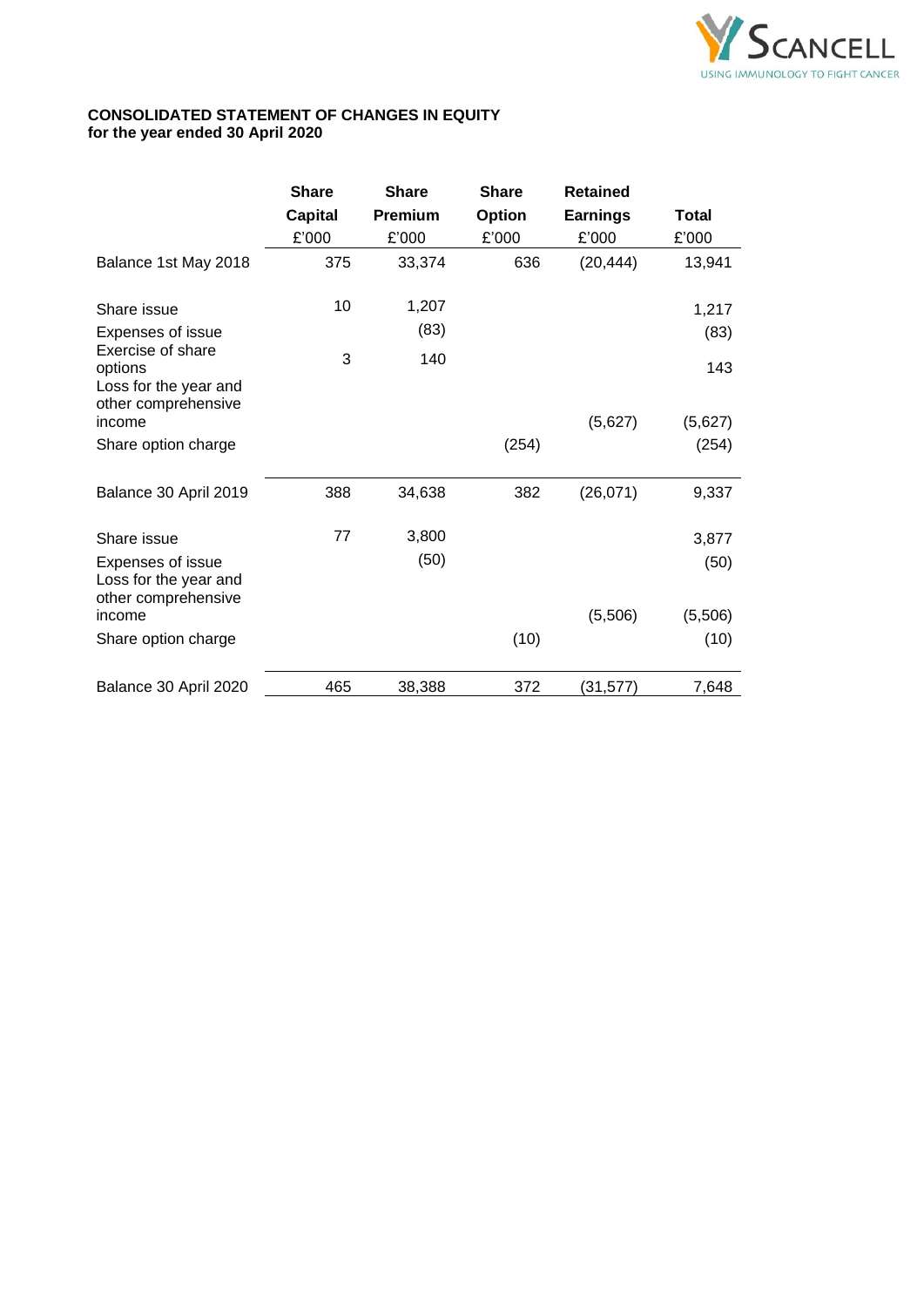

## **CONSOLIDATED CASH FLOW STATEMENT for the year ended 30 April 2020**

|                                                              | 2020<br>£'000 | 2019<br>£'000   |
|--------------------------------------------------------------|---------------|-----------------|
| Cash flows from operating activities                         |               |                 |
| (Loss) before tax                                            | (6,768)       | (6,714)         |
| Adjustments for:                                             |               |                 |
| Finance income                                               | (14)          | (15)            |
| Lease interest paid                                          | 3             |                 |
| Depreciation                                                 | 22            | 21              |
| Amortisation of ROU asset                                    | 21            |                 |
| Share-based payment credit                                   | (10)          | (254)           |
| Cash flows from operations before changes in working capital | (6, 746)      | (6, 962)        |
| Decrease/(Increase) in amounts receivable                    | 307           | (580)           |
| (Decrease)/Increase in amounts payable                       | (164)         | 509             |
| <b>Cash used in operations</b>                               | (6, 603)      | (7, 033)        |
| Tax credits received                                         | 1,831         |                 |
| Net cash used in operating activities                        | (4, 772)      | (7,033)         |
| <b>Investing activities</b>                                  |               |                 |
| Asset acquisition                                            | (27)          | (3)             |
| Finance income                                               | 14            | 15              |
| Net cash generated from investing activities                 | (13)          | $\overline{12}$ |
| <b>Financing activities</b>                                  |               |                 |
| Proceeds from issue of share capital                         | 3,877         | 1,217           |
| Expenses of share issue                                      | (50)          | (83)            |
| Lease payments                                               | (27)          |                 |
| Exercise of share options                                    |               | 143             |
| Net cash generated from financing activities                 | 3,800         | 1,277           |
| Net (decrease)/increase in cash and cash equivalents         | (985)         | (5,743)         |
| Cash and cash equivalents at beginning of the year           | 4,560         | 10,303          |
| Cash and cash equivalents at end of the year                 | 3,575         | 4,560           |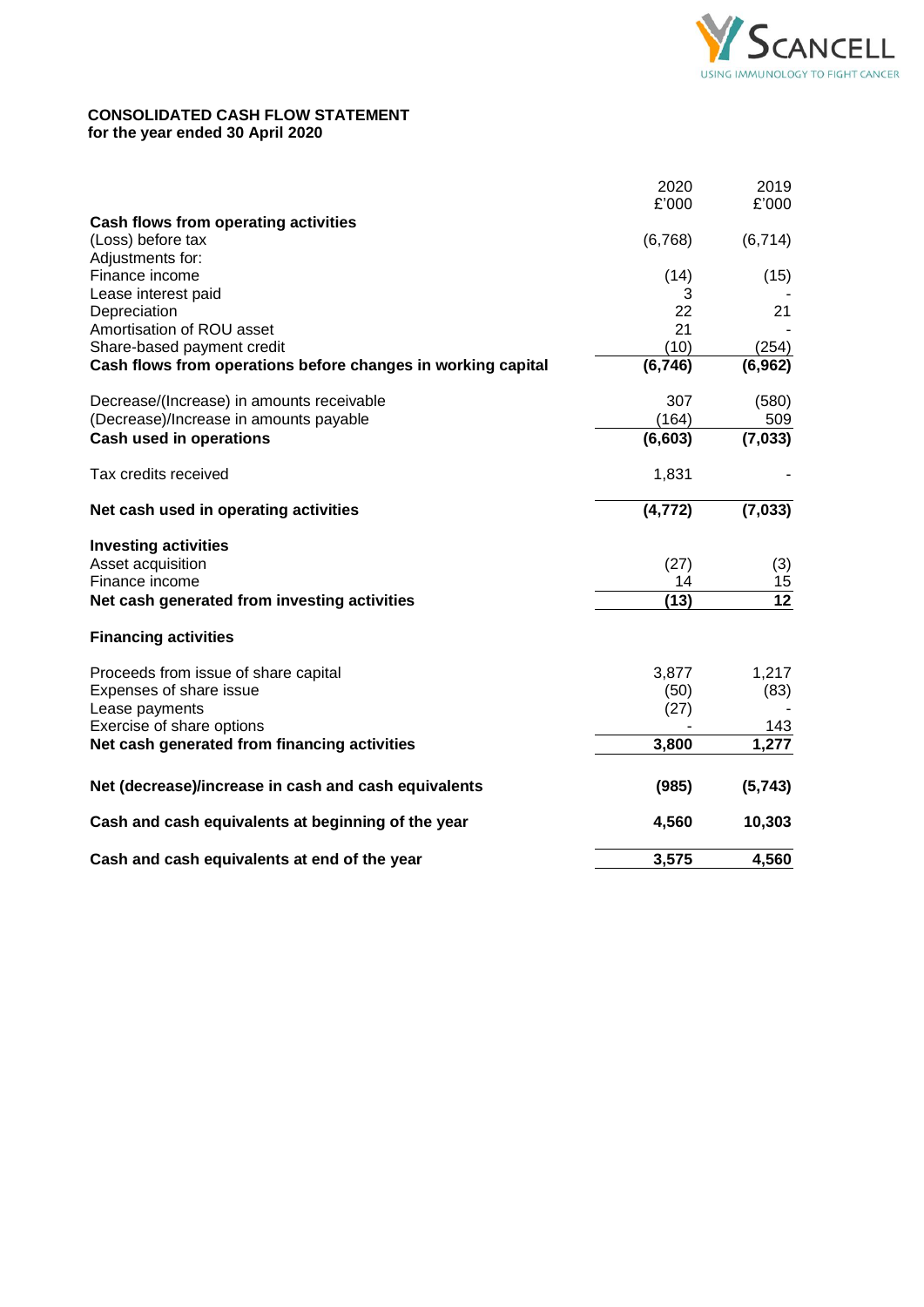

### **NOTES TO THE FINANCIAL INFORMATION For the year ended 30 April 2020**

## **1 BASIS OF PREPARATION**

These financial results do not comprise statutory accounts for the year ended 30 April 2020 within the meaning of Section 434 of the Companies Act 2006. The financial information in this announcement has been extracted from the audited financial statements for the year ended 30 April 2020.

The financial statements have been prepared on the going concern basis on the grounds that the directors have reviewed the funding available and the group's cash flow forecast and are content that sufficient resources are available to enable the group to continue in operation for at least twelve months from the date of approval of these financial statements.

The financial information has been prepared in accordance with International Financial Reporting Standards ('IFRS'), as adopted by the European Union, and with those parts of the Companies Act 2006 applicable to companies reporting under IFRS.

The financial statements have been prepared under the historical cost convention and in accordance with applicable accounting standards.

## **2 OPERATING LOSS**

|                                                                  | 2020  | 2019  |
|------------------------------------------------------------------|-------|-------|
|                                                                  | £'000 | £'000 |
| Operating Loss is stated after charging:                         |       |       |
| Depreciation on tangible fixed assets                            | 22    | 21    |
| Amortisation of ROU asset                                        | 21    |       |
| Operating lease rentals                                          | 123   | 96    |
| Research and development                                         | 4,667 | 4.152 |
| Auditors' remuneration - fee payable for audit of the company    | 20    | 16    |
| Auditors' remuneration – fee payable for audit of the subsidiary |       |       |
| company                                                          | 20    | 16    |
| Directors' remuneration                                          | 745   | 631   |

### **3 TAXATION**

Analysis of the tax credit

The tax credit on the loss on ordinary activities for the year was as follows:

|                                                   | 2020                     | 2019  |
|---------------------------------------------------|--------------------------|-------|
| Current tax                                       | f'000                    | £'000 |
| UK corporation tax credits due on R&D expenditure | 1.262                    | 1.083 |
| Adjustment to prior year                          | $\overline{\phantom{a}}$ |       |
|                                                   | 1.262                    | 1.087 |

#### **Factors affecting the tax charge**

The tax assessed for the years is lower than the applicable rate of corporation tax in the UK. The difference is explained below:

|                                                                     | 2020     | 2019     |
|---------------------------------------------------------------------|----------|----------|
|                                                                     | £'000    | £'000    |
| Loss on ordinary activities before tax                              | (6,768)  | (6, 714) |
| Loss on ordinary activities multiplied by the small company rate of |          |          |
| tax in the UK $(19\%)$                                              | (1,286)  | (1,276)  |
| Effects of:                                                         |          |          |
| Disallowed expenditure                                              | 27       | 8        |
| Other differences                                                   | (2)      | (5)      |
| Enhanced tax relief on R&D expenditure                              | (947)    | (802)    |
| Reduced tax relief for losses surrendered for R&D tax credits       | 420      | 336      |
| Prior year (under)/ over provision                                  |          | (4)      |
| Unrelieved losses carried forward                                   | 526      | 657      |
| Current tax (credit)                                                | (1, 262) | (1,087)  |